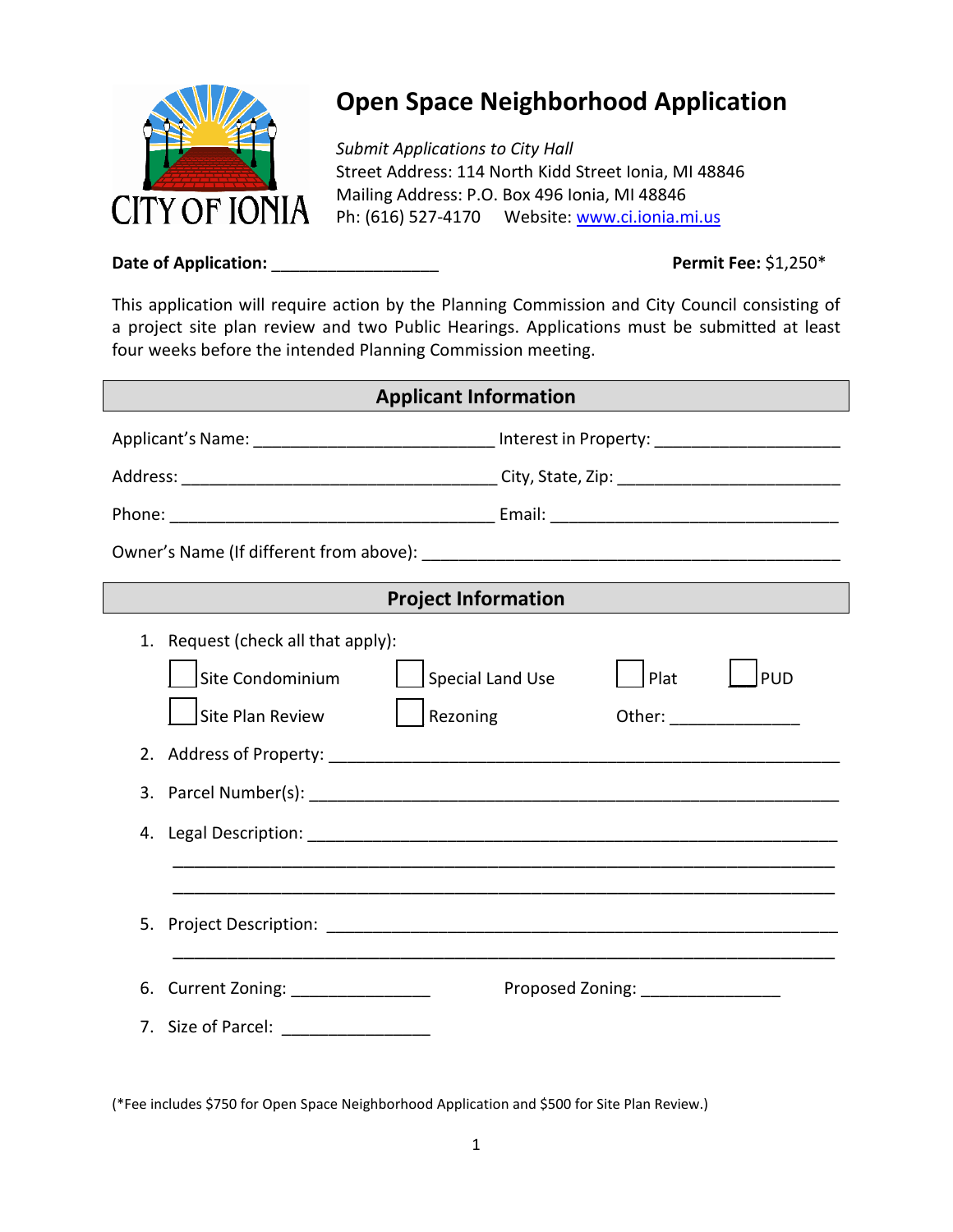|                                             |                                                         | Date: ____________________    |
|---------------------------------------------|---------------------------------------------------------|-------------------------------|
|                                             |                                                         |                               |
| <b>OFFICE USE ONLY</b>                      |                                                         |                               |
| Fees Paid:<br><u> Andrew Maria (1989)</u>   |                                                         |                               |
| Date(s) Advertised: _______________________ |                                                         |                               |
| Date of Meeting: The Contract of Meeting:   | (PC)<br><u> 1990 - Johann Barnett, fransk politik (</u> | (Council)                     |
| <b>Action Taken:</b>                        | (PC)                                                    | <b>Example 2018</b> (Council) |
|                                             |                                                         |                               |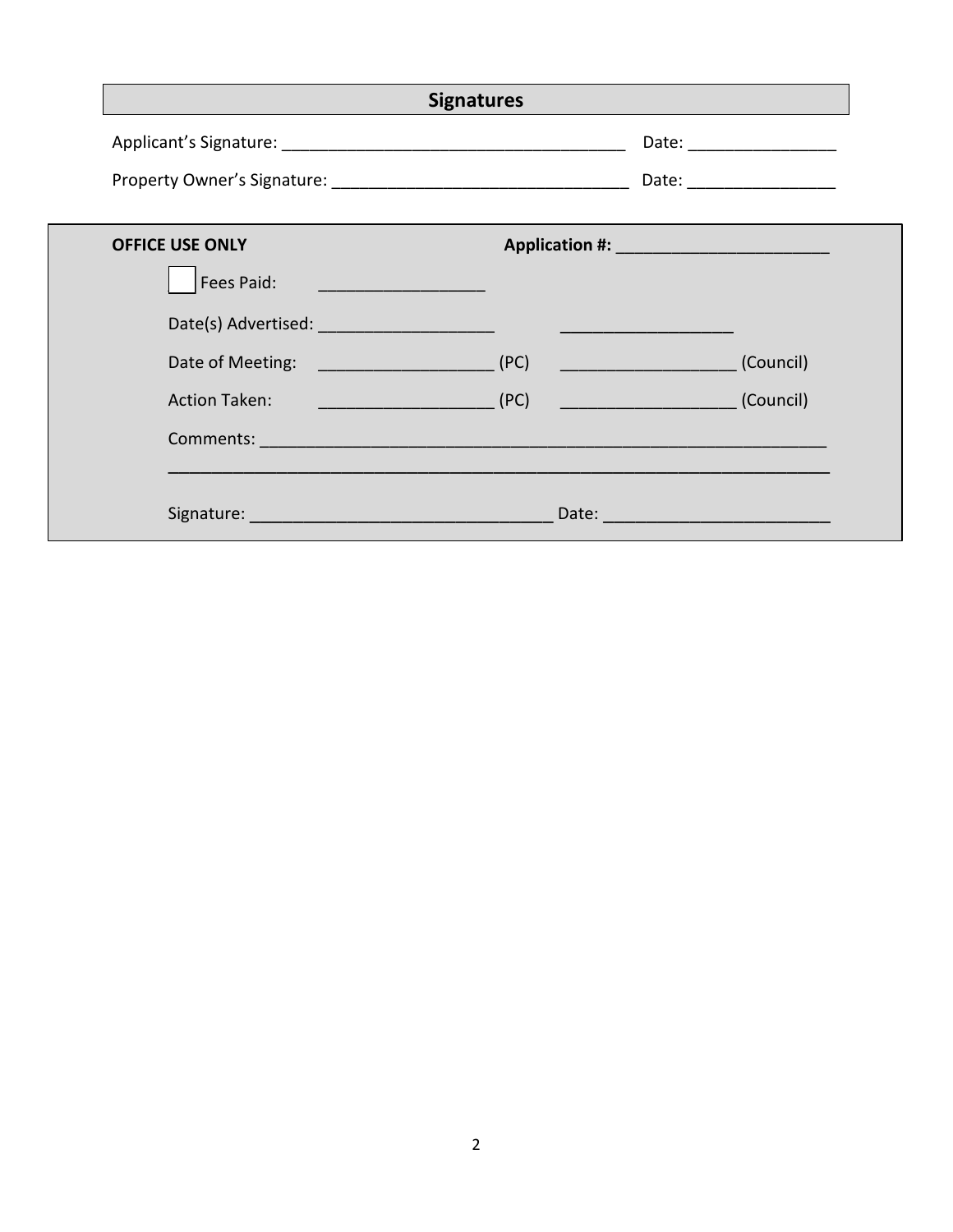## **Preliminary OSN Application and Review Procedures**

The following information shall be submitted for tentative approval of the preliminary OSN.

- 1. The name or title of the proposed OSN.
- 2. Legal description of the proposed OSN.
- 3. The name, address, and telephone number of the proprietor, developer, record owner, and subdivider.

## **Open Space Neighborhood Checklist**

A site plan submitted for review by the City of Ionia Planning Commission must contain the following items unless the Commission determines such items are not needed on the plan. This list is taken from Section 1270.05 of the City of Ionia Zoning Ordinance.

| Scale (not more than $1'' - 100$ ft.).                                     | Location of all proposed accessory<br>structures.                                     |  |  |
|----------------------------------------------------------------------------|---------------------------------------------------------------------------------------|--|--|
| A vicinity map.                                                            |                                                                                       |  |  |
| Date site plan was prepared.                                               | Location of all light poles or fixtures<br>including type.                            |  |  |
| Name, address & seal of preparer.                                          | Location of all flagpoles.                                                            |  |  |
| North arrow.                                                               | Existing & proposed topographic                                                       |  |  |
| Legal description.                                                         | elevations at two-foot intervals on the<br>site & to a distance of 50 ft. outside the |  |  |
| Property lines and dimensions.                                             | boundaries.                                                                           |  |  |
| Building setback distances.                                                | Identify all slopes 20% or more.                                                      |  |  |
| All structures, lot lines & wetlands within<br>100 feet of the site.       | Direction of storm water drainage &<br>how storm water runoff will be                 |  |  |
| Location of septic tanks and drain fields.                                 | handled.                                                                              |  |  |
| Location of utility easements.                                             | Location of existing buildings.                                                       |  |  |
| Location of all sidewalks.                                                 | Location of proposed buildings.                                                       |  |  |
| Location of all bike paths or walkways.                                    | Intended use of proposed buildings.                                                   |  |  |
|                                                                            | Length & width of proposed buildings.                                                 |  |  |
| Location and size of any walls, fences or<br>other screening provisions.   | Height of proposed buildings.                                                         |  |  |
| Location of all proposed landscape<br>including size and type of planting. | Square footage of proposed buildings.                                                 |  |  |